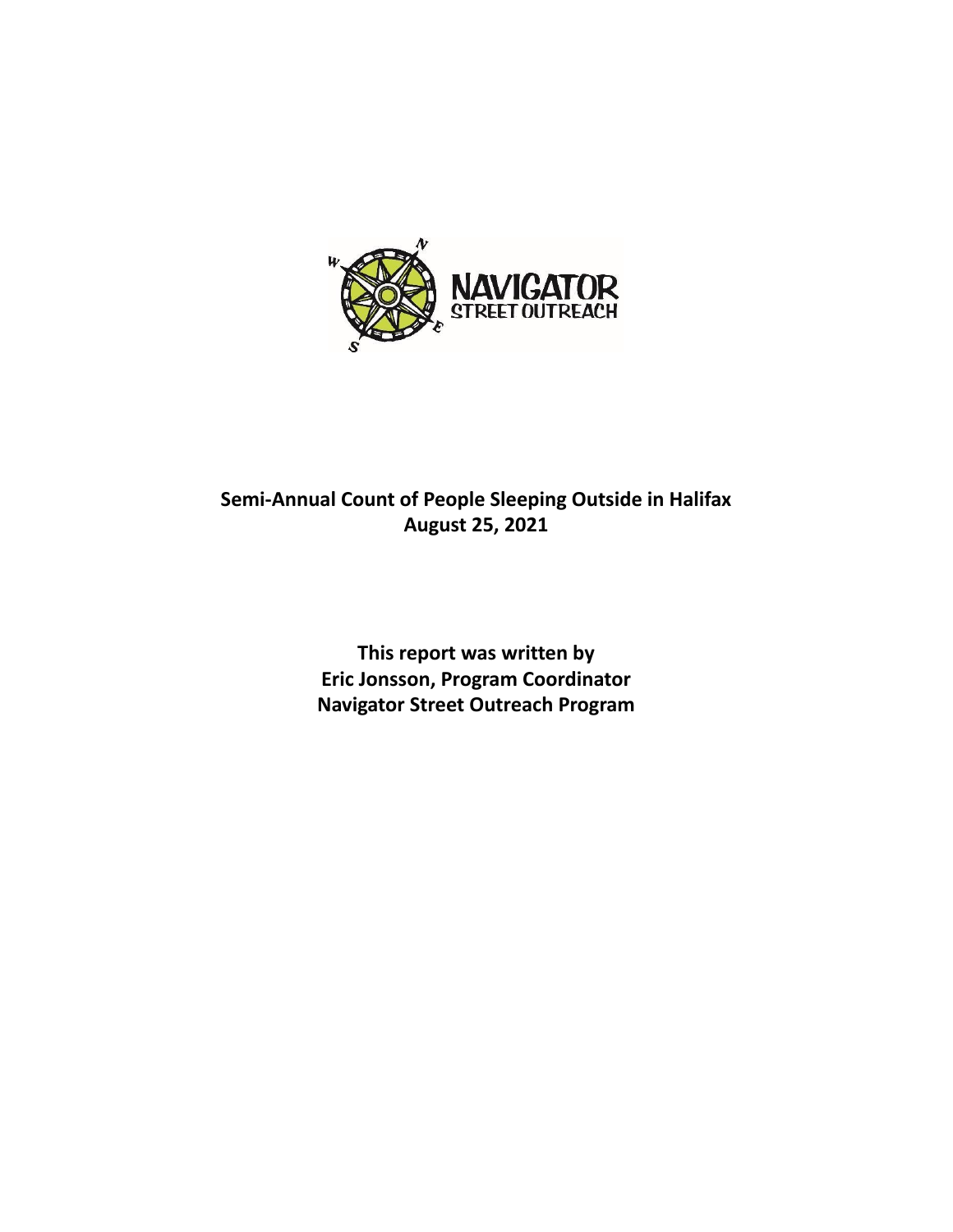#### **Introduction**

Starting at 6:30 am on August 25, 2021, a group of 11 people, from seven different homeless-serving agencies, went out and spoke with people who have been sleeping outside due to a lack of appropriate housing. This is the third time we have done this, the previous two counts occurred in March 2021 and August 2020. Our goal is to connect with people who may not be currently served by the existing social services, and to highlight the number of people sleeping outside, and any issues they may be facing.

This report shines a light on some of the things that the team found that day.

### **Acknowledgements**

This survey took place on unceded Mi'kmaw territory. Indigenous people are overrepresented among the homeless population, as is documented by our survey. We are all Treaty people, and we need to do better in serving people of Indigenous ancestry. This survey was made possible because of the good will of folks who have been struggling with poverty and homelessness, and the willing cooperation of community agencies including Welcome Housing and Support Services, YWCA, the North End and Downtown Dartmouth Street Navigator, ARK Youth Outreach, Out of the Cold Community Association, Phoenix Youth Programs and the Mi'kmaw Native Friendship Centre. A special thank-you goes out to Darcy Gillis, Martha Mutale, Shawn Parker, Gus Richardson, Sam Krawec, Melissa Dillman, Bailee Lawton, Leigh Maclean, and Dorothy Patterson.

### **Editorial**

We surveyed 45 people on August 25, 2021, and found a few notable results. Firstly, and unexpectedly, Indigenous people were grossly overrepresented in the unsheltered homeless population. Thirteen of the 45 surveyed self-identified as having Indigenous ancestry. This equates to about 29 per cent, wherein, of the greater population, only about 4 per cent of people in HRM identifies as Indigenous. Colonization, residential schools, and the "Sixties Scoop\*" all have a part to play in this stark discrepancy.

Secondly, 19 people were either displaced from their former encampments, or had their belongings confiscated from them when HRM staff cleared out the tents and shelters on August 18, 2021. These people remained homeless and were not offered any alternative accommodations throughout the process.

Finally, one out of every five participants identified as being part of the LGBTQ2S community. Halifax does not have enough supports for members of this community, and this statistic highlights that.

**Highlight:** Fewer people this year identified as having no income, and I think this is partially due to the introduction of the "Street Allowance" by Department of Community Services, which allows homeless people to get the living allowance while living on the streets.

*\* Sixties Scoop: The large-scale removal or "scooping" of Indigenous children from their homes, communities, and families of birth through the 1960s, and their subsequent adoption into predominantly non-Indigenous, middle-class families across the United States and Canada.*

## **Methodology**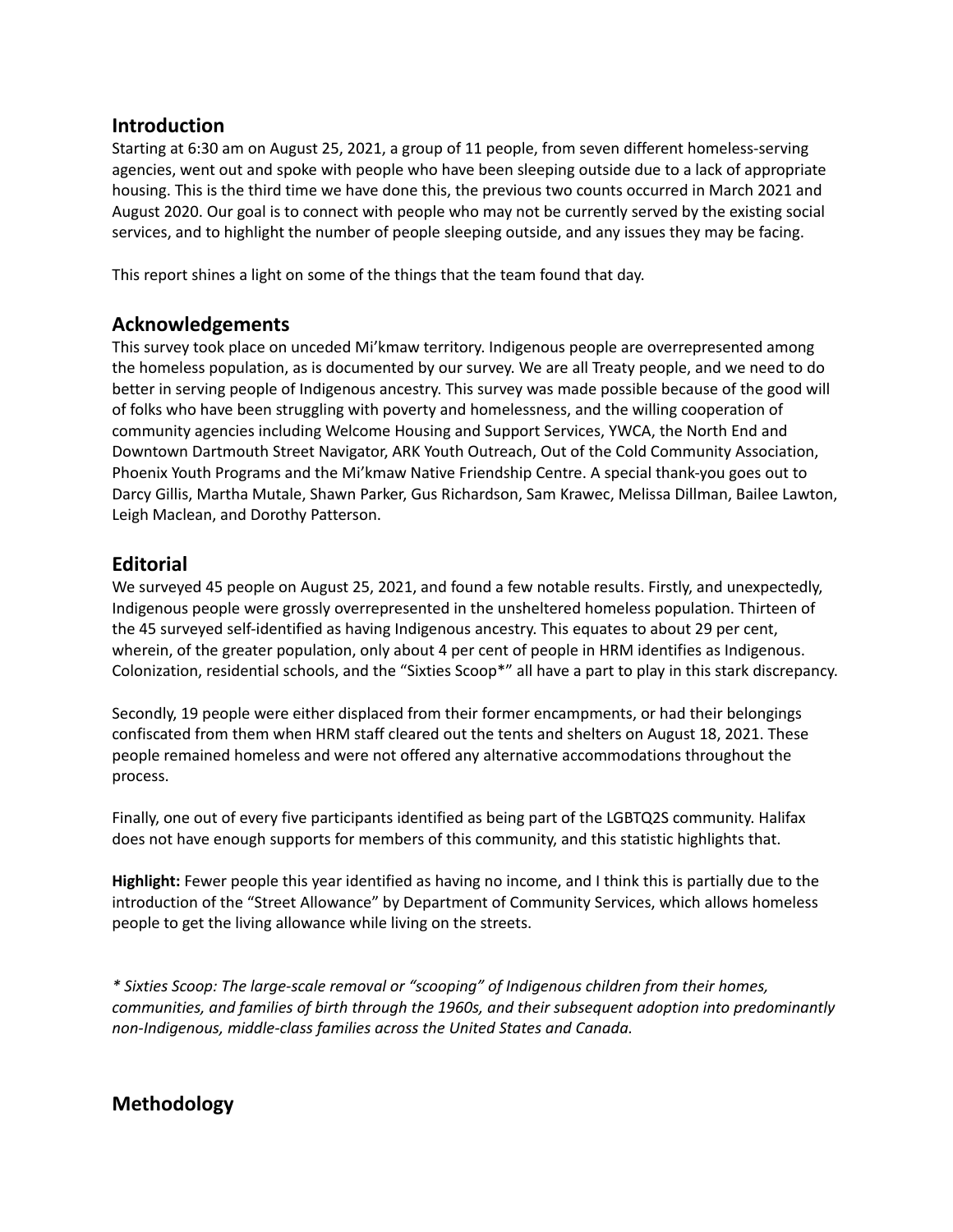August 25, 2021, was a hot day with periodic rain showers in the afternoon. Cheque day was two days away so there were a few people out and about. Five teams of two spread out across the urban core, covering areas where there would be a higher probability of finding homeless people. The teams started at around 6:30 am and finished at about 5:00 pm. All surveys occurred in peninsular Halifax and downtown Dartmouth. Participants were given \$20 cash in return for answering the survey questions. Only people who were sleeping outside, in their cars, or other places unfit for human habitation were surveyed.

Originally, the survey had 16 questions to see how people have been experiencing homelessness over the past six months. However, HRM had decided to forcibly evict people from encampments the week prior to the survey, so a 17<sup>th</sup> question was added, "Were you impacted by the city's clearing out of encampments last week? In what way?"

The teams spoke with 45 people on the day of the survey. There was also another 36 people, that were known to be living outside (including 10 youth), who the teams did not connect with on the day. Therefore, there are 81 people, at a minimum, currently living outside in HRM. We need to do better in connecting with these folks, and we need to start housing them. Housing is the only solution to homelessness.

### **Findings**

- The average age of respondents was 40. We spoke with 6 people who were younger than 25, and eight people who were older than 55.
- 10 people identified as female, 34 male, and 1 person as non-binary.
- 13 people identified as Indigenous.
- 7 identified as African Nova Scotia or of African descent.
- 9 identified as being a part of the LGBTQ2S community.
- 4 people said they slept in a sleeping bag last night, 7 people said a bench, 1 person said a car, 2 people said a crisis shelter, 1 person said a graveyard, 5 people said outside, 2 people said stairwell, and 21 people said in a tent.
- 19 people said they were either moved or had their stuff taken away as a result of the encampments sweeps.
- These are the reasons people listed that led them to becoming homeless: abuse, addiction, bullshit, child welfare, COVID-19, employment issues, evicted, evicted, evicted, eviction, family breakdown, family breakdown, family breakdown, family breakdown, family breakdown, friends, hanging, incarceration, incarceration, justice issues, justice issues, kicked out at 15, kicked out of Shelter, loss of job, mental health, neighbour conflict, number of things, parents kicked out, parents kicked out, parents kicked out, relationship breakdown, relationship breakdown, renovicted from 252 Victoria, renoviction, renoviction, rent arrears, rent arrears, rent arrears, rental arrears, series of unfortunate events
- The average length of time homeless was 4 years.
- 19 people would go to a shelter if they were allowed or if there were room, 26 would not go at all.
- 23 self-identified as having a disability.

### **Appendix: Survey Questions**